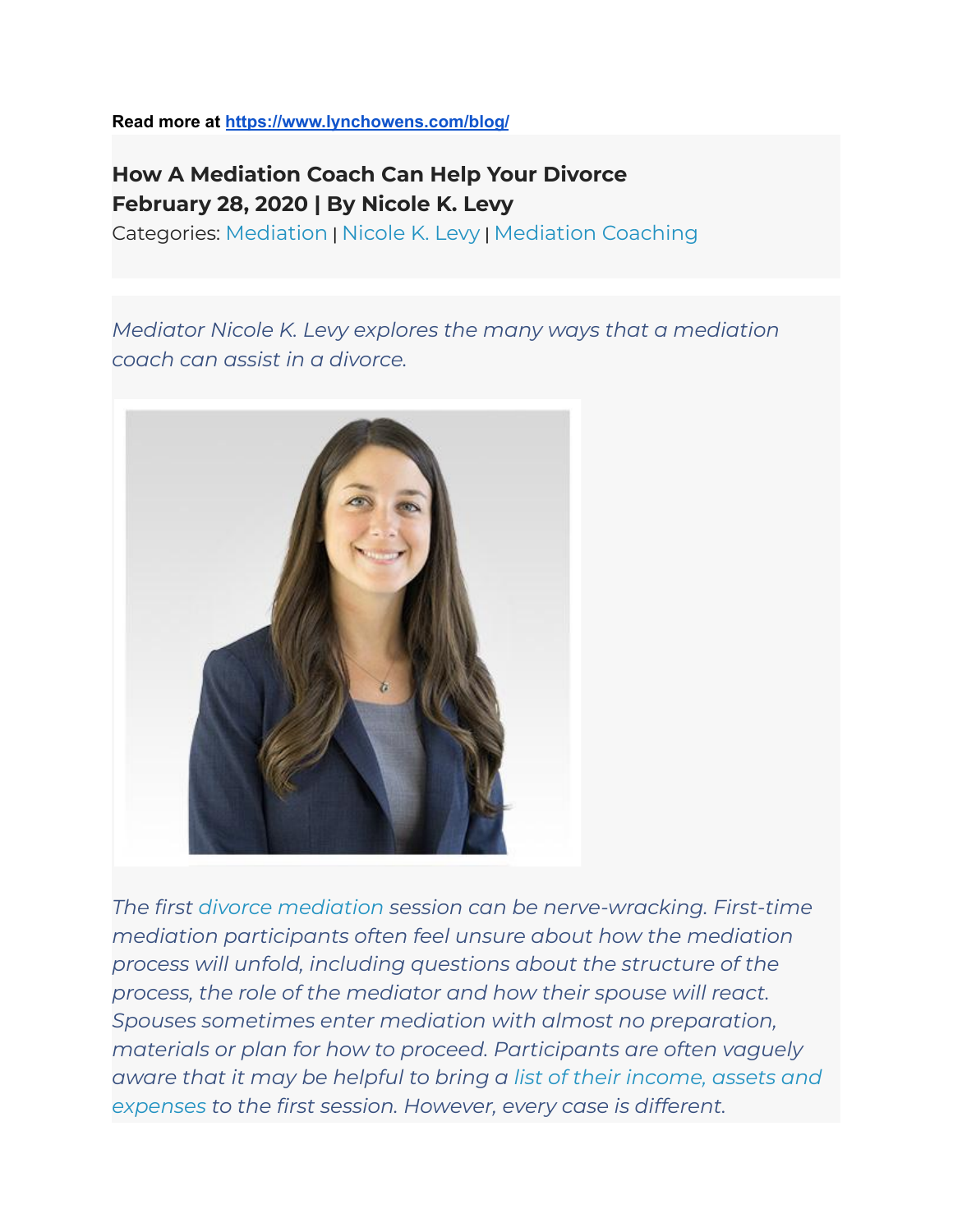*Sometimes the spouses live together, making access to joint tax returns, bills and financial documents easy to obtain. In contrast, a separated spouse may have very little access to historical financial records. A [mediation](https://madivorcemediators.com/mediation-coaching/) coach can help reduce your stress by customizing your mediation preparation based on the specific facts and circumstances surrounding your life and impending divorce. Coaches also serve as an important resource if parties encounter a significant roadblock during mediation, such as your spouse withholding some of the financial information that you are freely providing, or simply a bottleneck in the divorce negotiation. If your [spouse](https://madivorcemediators.com/my-spouse-hired-a-divorce-mediation-coach-what-should-i-do/) has hired a [mediation](https://madivorcemediators.com/my-spouse-hired-a-divorce-mediation-coach-what-should-i-do/) coach, you might consider doing the same. Or you may consider retaining a coach to give yourself an advantage in the upcoming [negotiation](https://madivorcemediators.com/ufaqs/how-do-i-negotiate-my-divorce-through-mediation/) with your spouse.*

*A Coach Can Help You Gather Information to Prepare for Your Mediation Session*

*Most [mediation](https://www.lynchowens.com/divorce-family-law/mediation-coaching/) coaches are family law attorneys who are also experienced mediators. The mediation coach role draws on both skillsets. It is the mediation coach's job to guide you through the divorce mediation process, although the coach generally does not attend mediation sessions (although [exceptions](https://madivorcemediators.com/increased-role-mediation-coaches-shuttle-mediation/) exist). Most participants meet with their coach to prepare before mediation sessions, as well as after sessions to debrief, react to new information and plan next steps. Your mediator is required to view your case impartially, without favoritism for either spouse. Your coach's job is to work for you, advancing only your interests. Because mediation coaches are mediators and divorce lawyers themselves, they bring an intimate knowledge of both the mediation and litigation processes. Coaches understand the ways that divorcing spouses can help – or hurt – themselves, leading to a smoother or more complicated mediation. Coaches can advise clients regarding the type of financial information that divorce mediators want to see at the initial session. Coaches know where to find financial information and present. Moreover, coaches know how to analyze and react to the financial data provided by the other spouse. Spouses participating in mediation*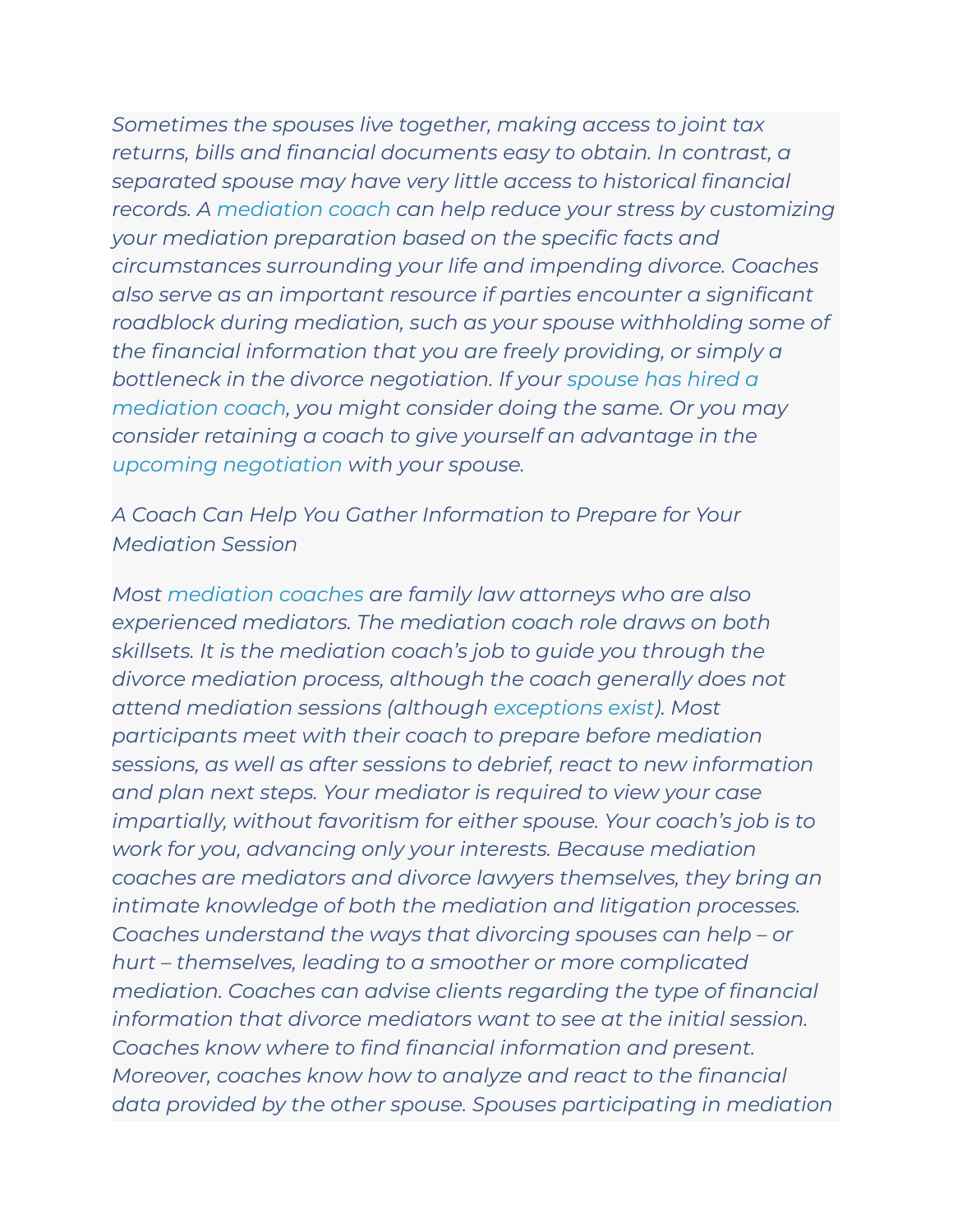*who feel stress about the unknown process ahead should consider hiring a mediation coach to guide them through the first few steps of the process. A mediation coach can tell an uncertain spouse what information and documents will be useful, as well as how the negotiation process is likely to unfold.*



## *Mediation Coaches Can Assist Throughout the Process*

*The utility of mediation coaches is not limited to the beginning of the process. Mediation coaches have a role to play throughout the mediation, from analyzing the financial records of the other spouse to reviewing any proposed agreements. While you and your spouse may wish to avoid litigation, that does not prevent you from requesting more information on certain issues; however, you need to know what to ask for and how to ask. A mediation coach can direct you towards the documents you need, assist in your negotiation tactics and strategies and explain what might happen if the [mediation](https://www.youtube.com/watch?v=f5hJupb52Rk&list=PLo5V9xzxAdBu2QWHDRa3um_9VaOuZSW4_&index=2&t=0s) breaks down. One of the most important [differences](https://madivorcemediators.com/comparison-divorce-mediation-vs-divorce-litigation/) between litigation and mediation is the absence of formal discovery in mediation. In litigated divorces, lawyers make extensive document requests that are overseen by the court to ensure the other party complies with disclosure requests. In mediated divorces, on the other hand, much of the information is voluntarily provided by the spouse who has it. If your mediation includes a [financial](https://madivorcemediators.com/how-to-use-financial-experts-in-divorce-mediation/) expert, your mediation coach can help leverage the expert's role in your favor. Similarly, if your mediation includes [complex](https://madivorcemediators.com/ufaqs/how-can-i-understand-legal-issues-in-my-divorce-mediation/) legal issues, or financial issues such as tax [concerns](https://madivorcemediators.com/ufaqs/does-my-divorce-mediator-need-to-understand-tax-law/), your coach can help you navigate the complexities of the case. It is not uncommon in a mediated divorce for one spouse to fail to disclose an important piece of information. Whether the spouse is hiding it on*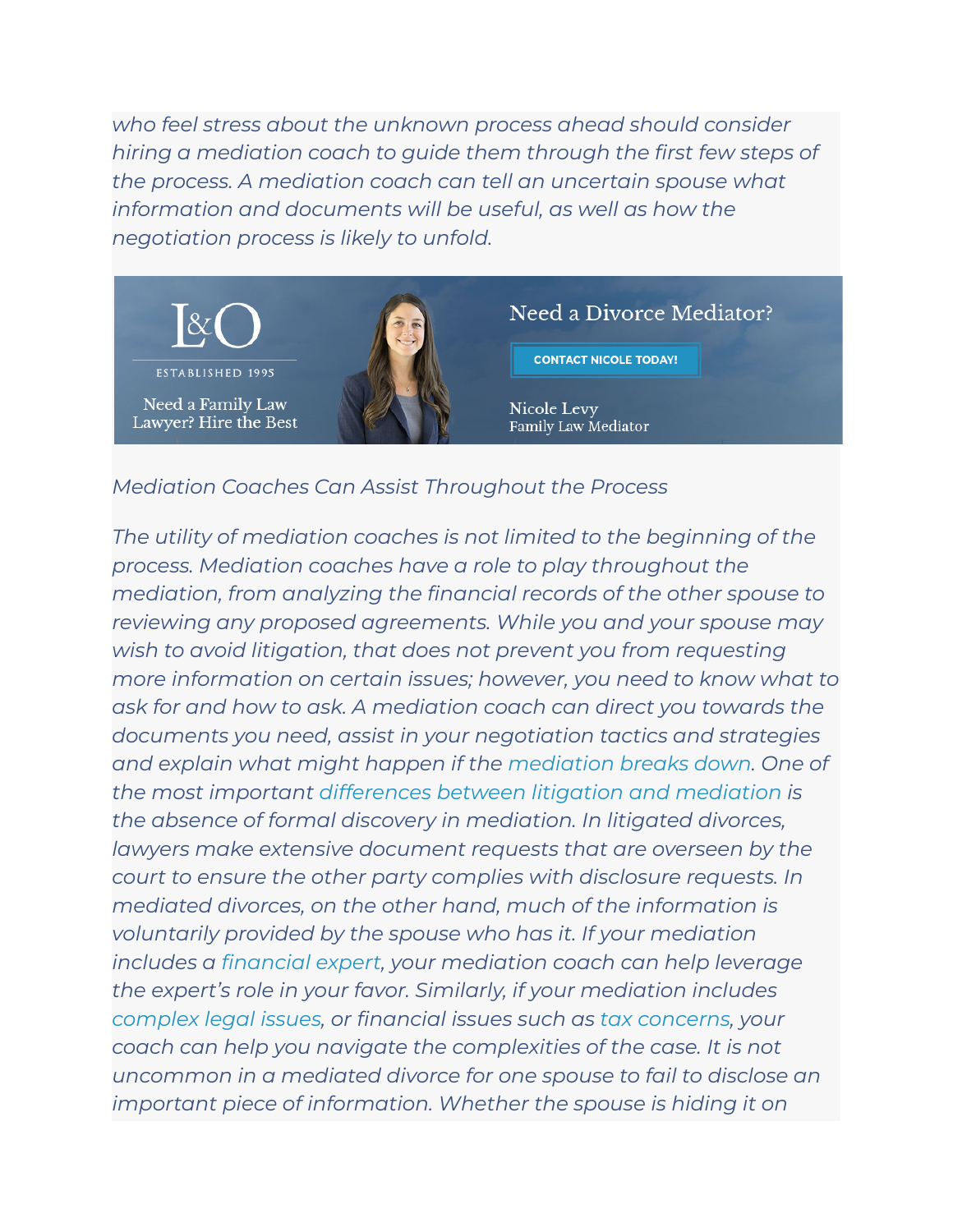*purpose or simply forgot to mention it, it often falls on the other spouse to identify the missing document or information and seek disclosure through the mediator. A mediation coach helps a spouse analyze the disclosures made throughout the process, identify missing items, and formulate an approach for requesting missing records without undermining the mediation process. Last, a coach will likely review any draft agreement prepared by a mediator. Mediation coaches understand that the mediation process requires compromise on both sides of the divorce, but also recognize that they are hired to protect your individual interests alone. A coach can explain to you what you may be giving up, what you may be entitled to, or what may need to be modified to ensure your agreement is reasonable, fair, enforceable and clear for a judge. Schedule a mediation with [Nicole](https://www.lynchowens.com/attorneys/nicole-k-levy/) K. Levy today at (781) 253-2049 or send her an [email](https://madivorcemediators.com/contact/).*

*Nicole is a divorce mediator and mediation coach for South Shore Divorce Mediation, with offices in Hingham, Massachusetts and East Sandwich, Massachusetts. She is also a collaborative law attorney Senior Associate Attorney for Lynch & Owens, P.C., where she specializes in divorce and family law issues. Nicole is a statutory mediator under [M.G.L.](https://malegislature.gov/Laws/GeneralLaws/PartIII/TitleII/Chapter233/Section23c) Ch. 233, s. 23C and a proud member of the Massachusetts Council on Family Mediation. To read more from Nicole, check out her [content](https://www.lynchowens.com/site-search/?C=nicole+levy) on the Lynch & Owens blog. Disclaimer: The information you obtain at this site is not, nor is it intended to be, legal advice. You should meet with an attorney for advice regarding your individual situation. You are invited to contact our office. Contacting the office does not create an attorney-client or mediator-client relationship. Please do not send any confidential information to the office until such time as an attorney-client or mediator-client relationship has been established. This blog is considered an advertisement for the Law Office of Lynch & Owens, P.C. d/b/a South Shore Divorce Mediation. The Massachusetts Rules of Professional Conduct broadly govern all advertisements and communications made by attorneys and law firms in the*